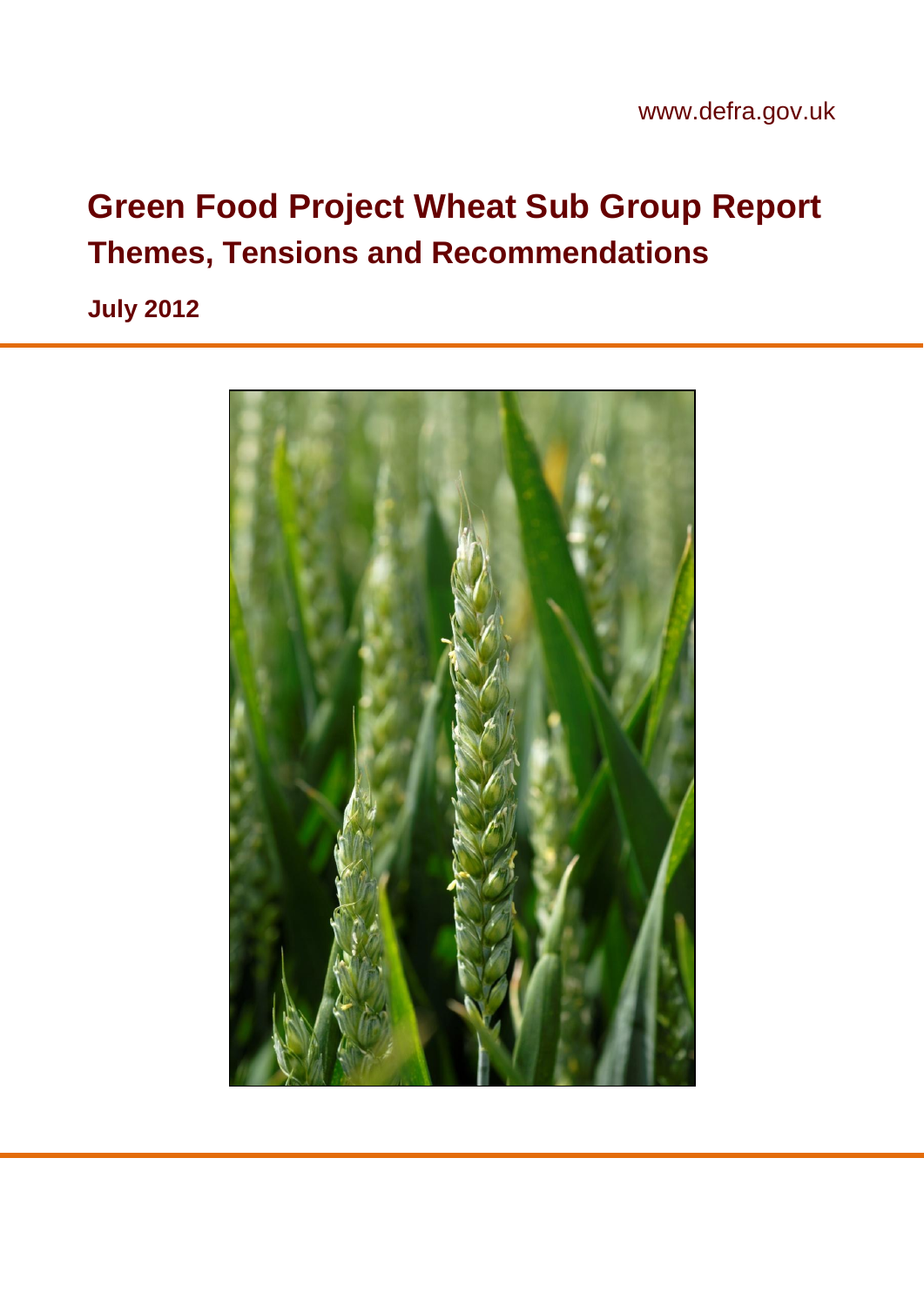© Crown copyright 2012

You may re-use this information (not including logos) free of charge in any format or medium, under the terms of the Open Government Licence. To view this licence, visit [www.nationalarchives.gov.uk/doc/open-government-licence/](http://www.nationalarchives.gov.uk/doc/open-government-licence/) or write to the Information Policy Team, The National Archives, Kew, London TW9 4DU, or e-mail: [psi@nationalarchives.gsi.gov.uk](mailto:psi@nationalarchives.gsi.gov.uk)

This document/publication is also available on our website at:

<http://www.defra.gov.uk/food-farm/food/environment/>

Any enquiries regarding this document/publication should be sent to us at:

[greenfoodproject@defra.gsi.gov.uk](mailto:greenfoodproject@defra.gsi.gov.uk)

PB13795

Photographs courtesy of the Defra Photo Library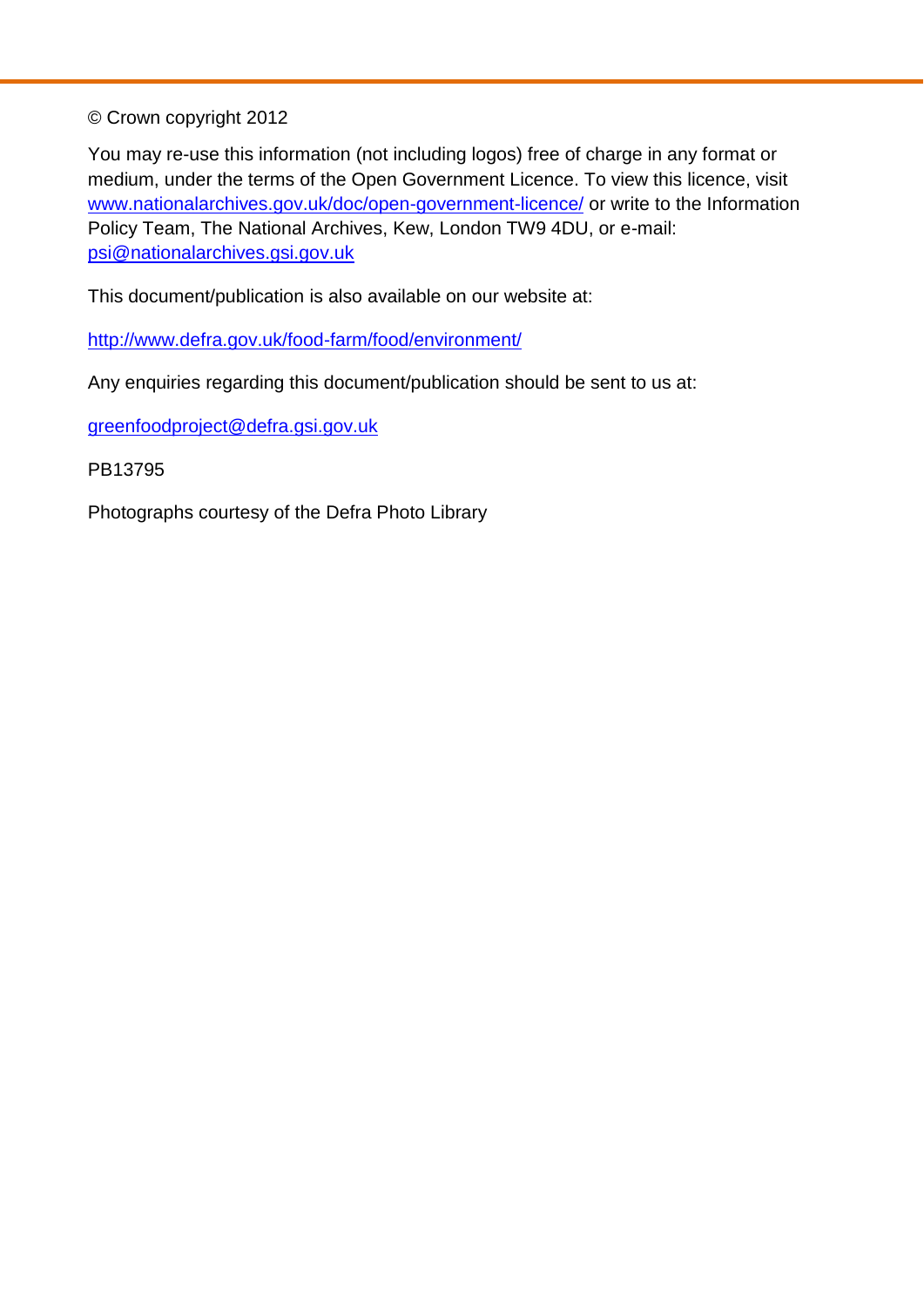#### **Contents**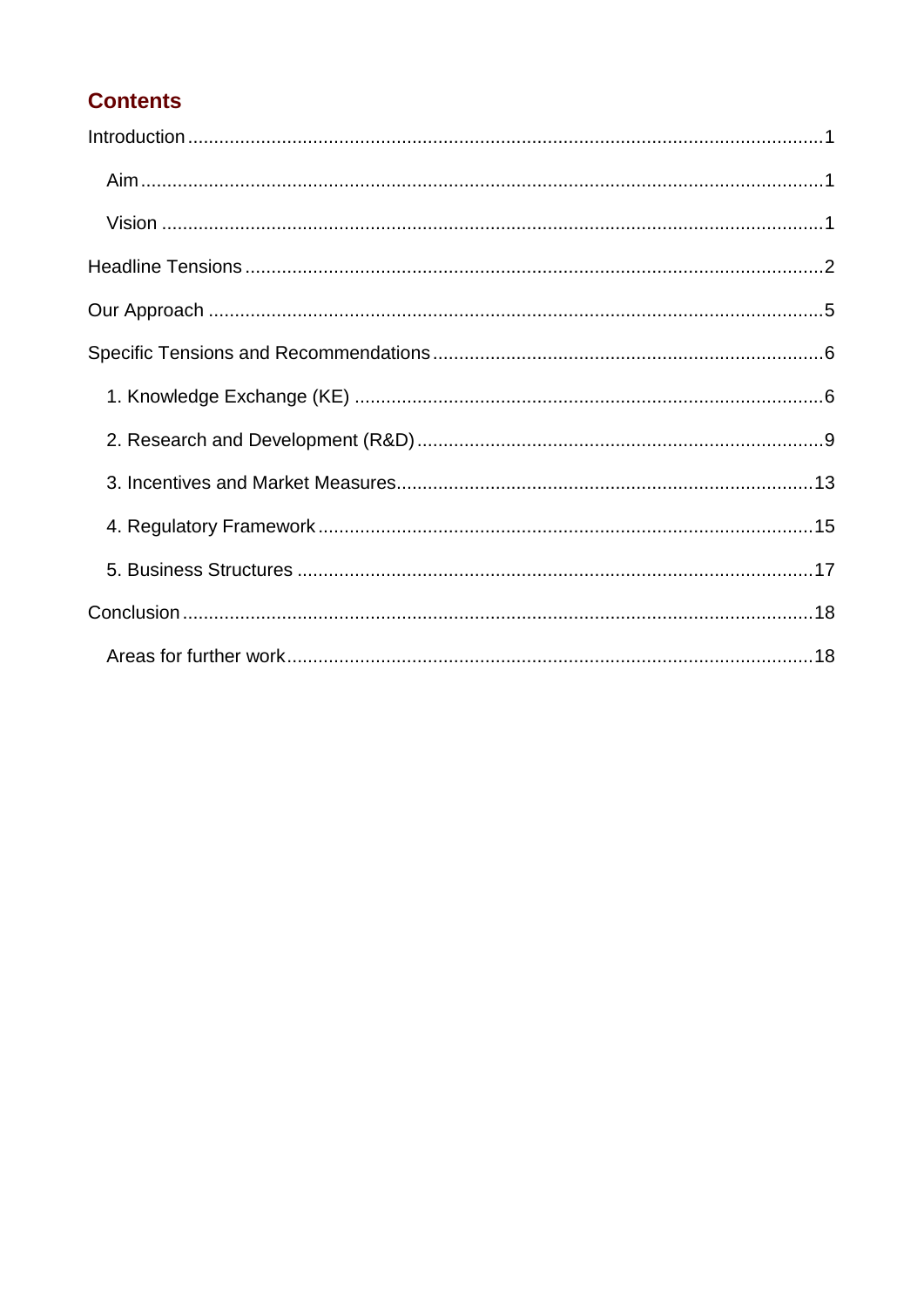## <span id="page-3-0"></span>**Introduction**

This document is written and owned by members of the wheat sub group. The content does not necessarily reflect the views of Green Food Project Steering Group members. This is a discussion paper by representatives from the following organisations: National Farmers Union(Chair), Agriculture and Horticulture Development Board- Home Grown Cereals Division (AHDB-HGCA), Agrii, BASF plc., Biosciences Knowledge Transfer Network (BKTN), Department for Environment, Food and Rural Affairs (Defra), Game & Wildlife Conservation Trust (GWCT), Morrison"s, National Institute of Agricultural Botany (NIAB TAG), Natural England, RAGT, Royal Society for the Protection of Birds (RSPB), Syngenta.

### <span id="page-3-1"></span>**Aim**

In the Natural Environment White Paper there was a commitment to "bring together government, industry and environmental partners to reconcile how we will achieve our goals of improving the environment and increasing food production.'<sup>1</sup> This is the key driver behind the Green Food Project.

## <span id="page-3-2"></span>**Vision**

1

Sustainable intensification is one of several important concepts arising from the 2011 Foresight Report on the Future of Food and Farming. It means *"...simultaneously raising yields, increasing the efficiency with which inputs are used, and reducing the negative environmental impacts of food production. It requires economic and social changes to recognise the multiple outputs required of land managers, farmers and other food producers and a redirection of research to address a more complex set of goals than just increasing yield.*<sup>2</sup> This concept provides the vision behind the aim outlined above.

The aim and vision of the Green Food Project therefore is not just to produce more food, or in this case wheat, but rather to reconcile the needs of food production and the environment up to 2050. This ambition cannot be met by making changes piecemeal to parts of the food system, and in many cases action must be taken over the next 5 and 10 years if the desired outcome is to be achieved by 2050.

Instead, improvements in yield, environmental outcomes and resource use efficiency will best be achieved through taking a "Systems Approach" to agriculture. Modern farming systems rely on the integration of technologies (mechanisation, plant nutrition, crop protection and improved seeds) with farmers" agronomy knowledge, and implementation of good management practices. At the heart of this, there is a need to take account of biodiversity, water and soils, which will underpin not just the improved environmental outcomes, but also a sustainable base for food production into the future.

<sup>&</sup>lt;sup>1</sup> The Natural Choice: Securing the Value of Nature, HMG, 2011

 $2$  The Future of Food and Farming, Government Office for Science, 2011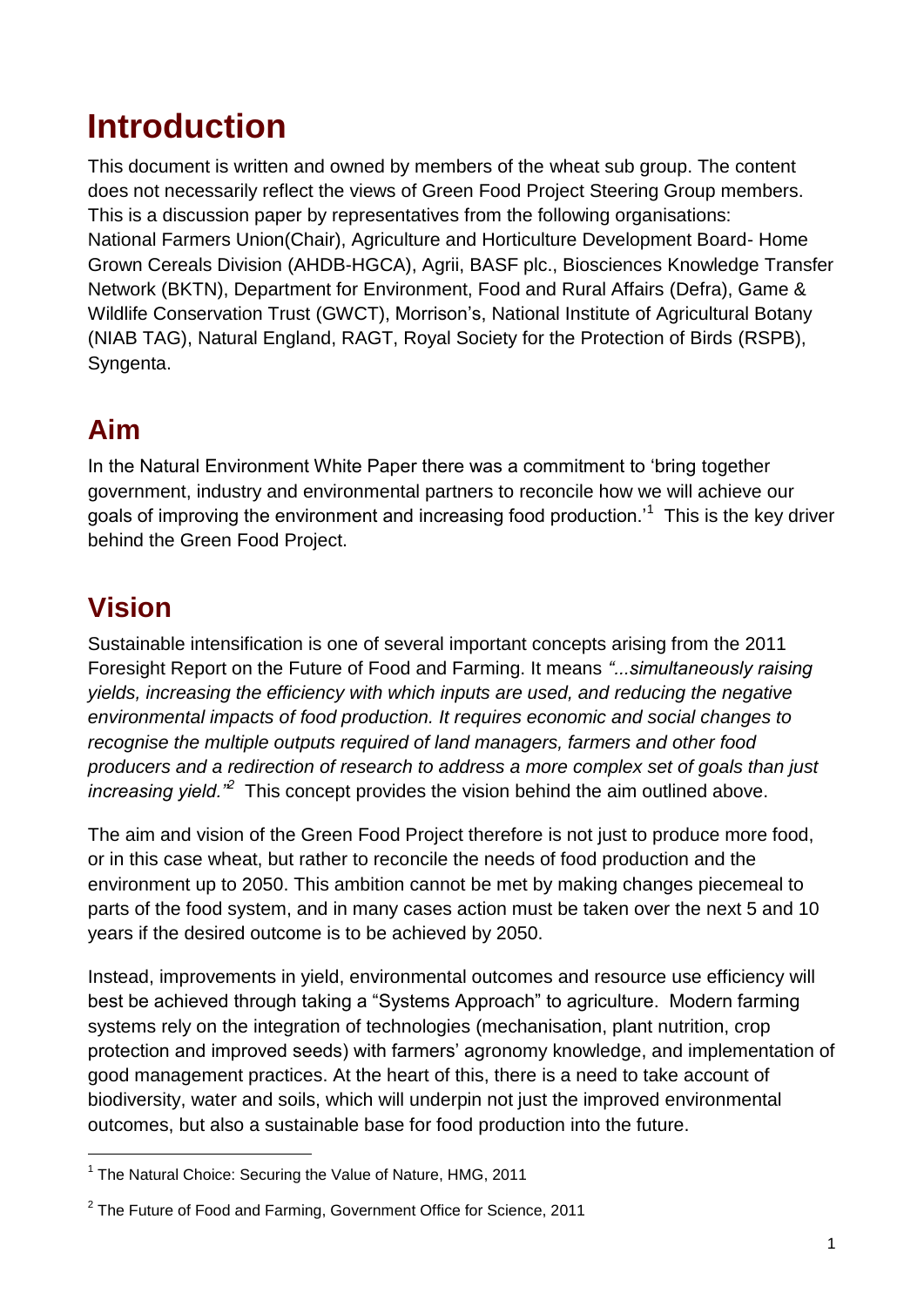# <span id="page-4-0"></span>**Headline Tensions**

If no action is taken, the following tensions will result in stagnation or reduction in wheat productivity, biodiversity and resource use efficiency and protection. Raising production dramatically will increase tensions with the environment. Likewise, improving the environment in isolation of production could also have a negative effect on total yields.

#### **Yield Plateau**

Since the mid 1990s increases in national average farm yields in the UK have not kept pace with increases in yields seen in best practice trials. This has been caused, in part, by low prices as well as by UK and EU policies. There is a wide variation in the productivity of wheat growers, and there are opportunities for knowledge exchange to help raise low yields and to work with more technologically advanced growers to speed wide deployment of new tools and techniques.

Defra and HGCA"s yield plateau project, due to be published in early summer 2012 will go a long way to address this challenge.

A recent report by Mackay et al. (2010)<sup>3</sup> found that, for the period from 1982 to 2008 as a whole, 88% of the yield improvement in wheat was attributable to plant breeding. Breeding advances must continue to make a significant contribution to yield improvement, and the introduction of genetic resistance to biotic and abiotic stresses has clear environmental benefits. For example the introduction of orange blossom midge resistant varieties reduces the need to treat the crop with insecticide. However, genetic advances alone are insufficient and a systems approach and profitable farming are needed to both ensure the full expression of varietal genetic gain on farm and to ensure that production systems, that release land for environmental benefits, are developed and deployed.

#### **Environmental protection**

Current production levels require more effective environmental mitigation than is currently taking place. It has recently been suggested that around 18% of the total land area in the UK needs to be devoted to environmental protection, significantly higher than the 7% of land currently committed<sup>4</sup>. In terms of cropped land, the recent Farm4Bio report indicated that having 4% land uncropped and well managed provided clear benefits for farmland birds<sup>5</sup>. Lawton noted that future production increases are likely to require greater levels of mitigation, but it should still be possible to balance production and environmental protection needs if farming practice is integrated toward these dual objectives at the right scale. Such tradeoffs need to be fully understood and considered and a more

1

 $3$  Reanalyses of the historical series of UK variety trials to quantify the contributions of genetic and environmental factors to trends and variability in vield over time. Mackay et al., 2010

<sup>4</sup> Making Space for Nature, Lawton et al., 2010

 $<sup>5</sup>$  Enhancing arable biodiversity through the management of uncropped land, HGCA, 2011</sup>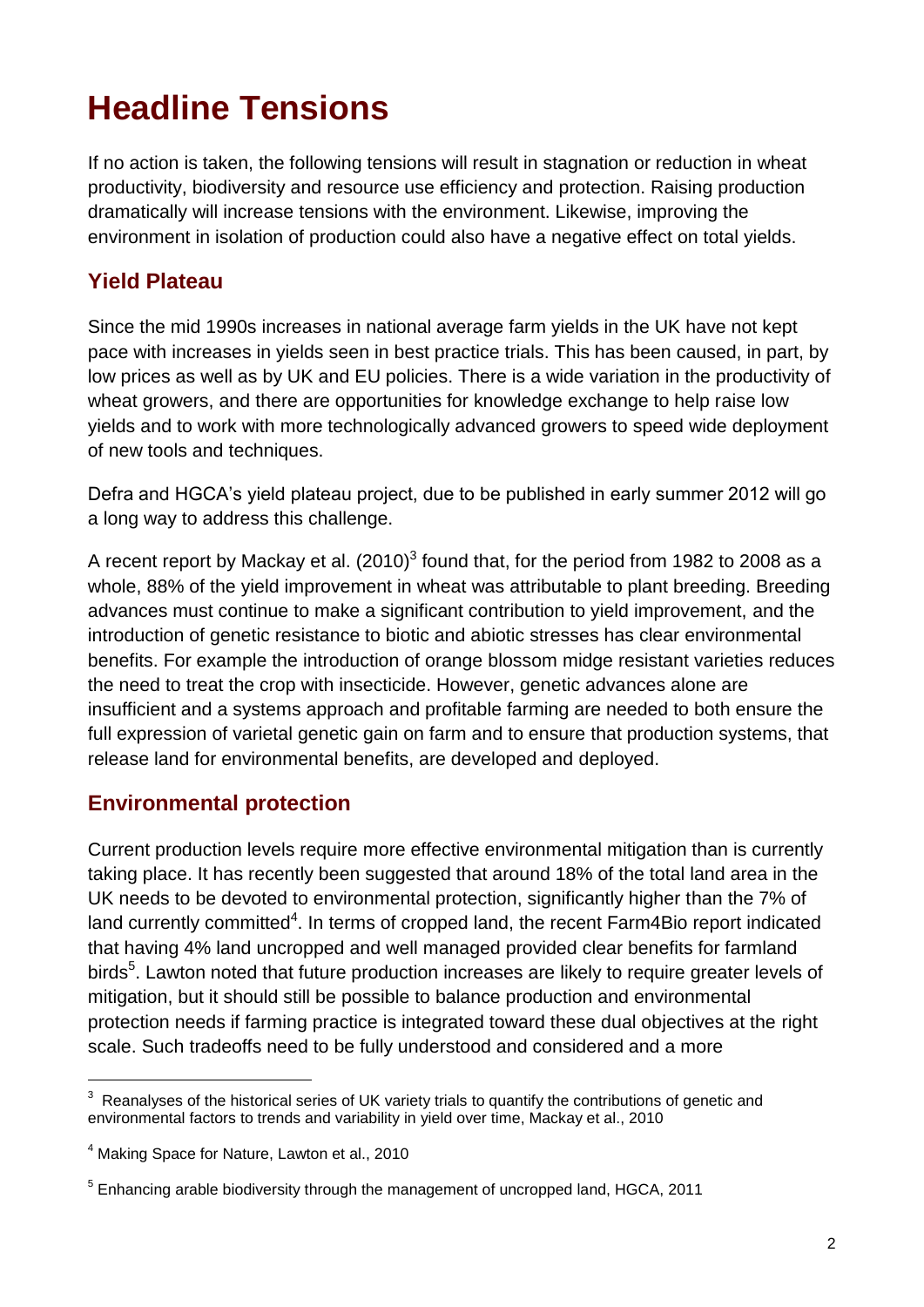interventionist approach to the management of wildlife and the environment is needed to off-set the pressure of intensified production. A cultural shift is needed if the farming community as a whole is to recognise the need for environmental mitigation.

#### **Climatic changes**

Changing weather patterns underpinned by a changing climate will have a negative effect on yields, biodiversity and resources. This can lead to new opportunities for UK growers as well as bringing in new challenges, recognising that the UK is likely to be less affected by climate change than other parts of the world. In the UK wheat adaptation to moderate increases in temperature may be addressed through the normal course of selection by breeders accessing the wheat gene pool of central and southern Europe, however the combinations of day length and temperature not previously seen means this will require adequate investment. If wildlife is to adapt to climate change, it will be necessary to build resilient ecological networks across  ${\sf England}^6$ ; farmland will be central to this.

#### **Nutrient management**

Nitrogen, phosphate and some micronutrients are costly or limited global resources that need to be in balance for optimum results and to avoid damage to the environment and human health. Access and availability of nutrients is a long term tension, which could be mitigated by; : better soil management to promote the biological activity of soils, an increased understanding of soil microbiology and interactions with roots, improved nutrient use efficiency of the crop, and technological developments that alter root architecture to increase crop nutrient uptake. Shifts in wheat production towards more mixed farming, or looking forward, better links between farms supporting integration of arable and livestock production could improve issues of nutrient access and management in some areas. There is also need to address the impacts arising from excess nitrogen in the environment.

#### **Water availability**

Higher yields will require more water, however in wheat growing areas water availability is likely to decline over time. Technological developments or changes in farming practices to increase water use efficiency, improve the water holding capacity of soils and maximise the extent of rooting, could help mitigate this tension, or farmers may respond to the market by altering crops so wheat shifts to wetter areas.

#### **Water quality**

1

Diffuse pollution by nutrients and chemicals is a significant concern. Agriculture and rural land management are responsible for more water bodies failing to meet good status than all other sectors other than water companies<sup>7</sup>.

<sup>&</sup>lt;sup>6</sup> Making Space for Nature, Lawton et al., 2010

<sup>7</sup> Water White Paper, HMG, 2011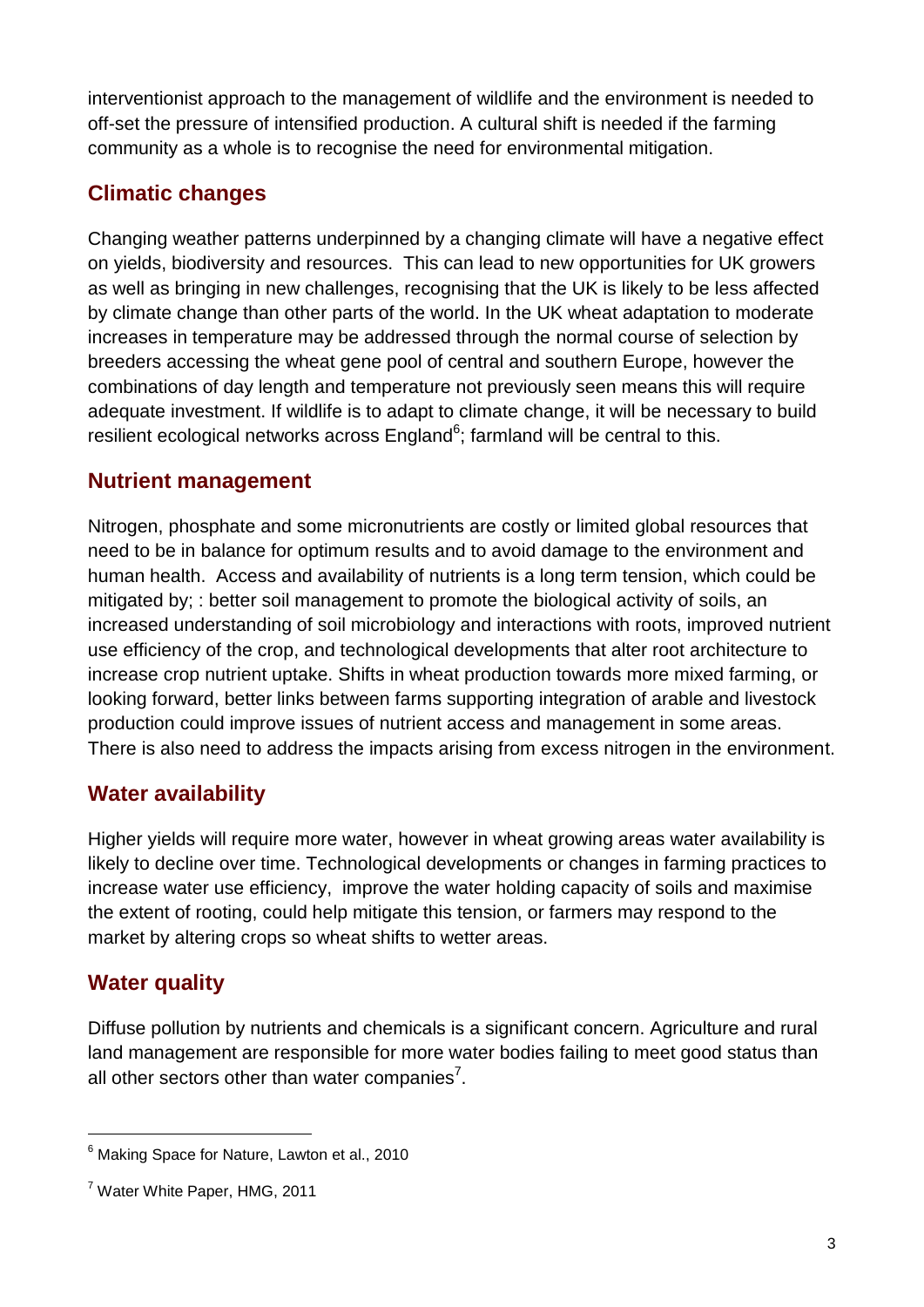#### **Land use change**

Loss of land from agricultural production due to coastal erosion and land use change will put further pressure on farm productivity and increase environmental challenges. Also important is erosion and degradation of peat and soil resulting from current agricultural practices and the loss of semi-natural habitats or long term uncultivated habitats due to agricultural improvement.

#### **Energy production**

Diversion of arable crops from food to energy production post farm gate partly conflicts with the objectives of the Green Food Project, which relate directly to food production. This incorporates bio fuels, crop based anaerobic digestion and carbohydrate based substitutes for hydrocarbons. In the future, extra demands on land for energy production could have further impacts on the environment, with the effects being difficult to model. Such diversion of crops does support agricultural production in general however, and could be used to provide opportunities for the industry such as investment in wheat research and development (R&D). Wheat could also play a part as 2nd generation bio fuels are developed through the creation of ethanol from wheat straw, although this would reduce the amount of organic matter being returned to the soil.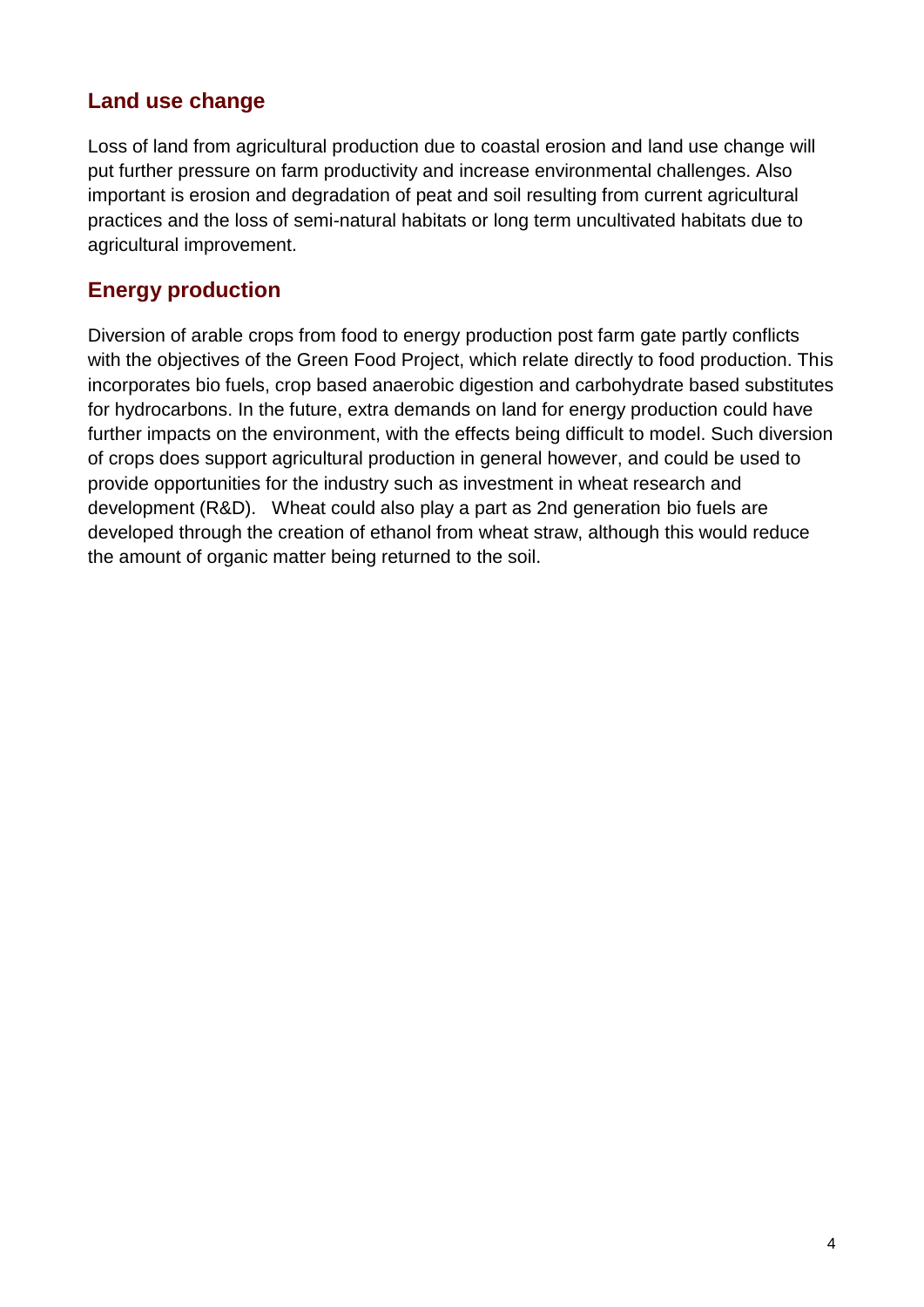# <span id="page-7-0"></span>**Our Approach**

1

The approach we have taken is to consider whether we are delivering as much as we can in an environmentally-sustainable way from the area we currently have in production.

The themes below have been identified as the important tools for increasing the productivity and environmental performance of wheat production in the future.

This report forms the definitive conclusion of the partnership of the wheat subgroup. In compiling this we have drawn on several areas of source material and work carried out during the period December 2011 to April 2012. These included meetings convened as the Green Food Project wheat sub group, and separate related reports commissioned specifically by AHDB- HGCA to support discussion $8$ .

| Themes $\downarrow$                       | Impact on                                                                                                                                                                                                                                                                                                                                              |                     |                                                                   |
|-------------------------------------------|--------------------------------------------------------------------------------------------------------------------------------------------------------------------------------------------------------------------------------------------------------------------------------------------------------------------------------------------------------|---------------------|-------------------------------------------------------------------|
|                                           | <b>Productivity</b>                                                                                                                                                                                                                                                                                                                                    | <b>Biodiversity</b> | <b>Resource Use</b><br><b>Efficiency and</b><br><b>Protection</b> |
| <b>Knowledge</b><br><b>Exchange</b>       | Education, skills, agronomist advice, training the trainers,<br>demonstration farms, social media, farmer to farmer and networks<br>that take account of all these areas.                                                                                                                                                                              |                     |                                                                   |
| <b>Research and</b><br><b>Development</b> | Plant breeding including biotechnology, crop protection, soil and<br>nutrient management tools. Integrated environmental packages to<br>minimise and mitigate for environmental impacts of current and<br>future agricultural practices. Agronomy, Governance/coordination<br>of R & D (government and private sector led).                            |                     |                                                                   |
| <b>Incentives and</b><br>market measures  | Getting the most from agri- environment schemes. Role of CSR<br>and market signals/consumer demand. Creating markets for<br>ecosystem services. Economically viable rotation crops                                                                                                                                                                     |                     |                                                                   |
| <b>Regulatory</b><br><b>Framework</b>     | Regulation setting a firm baseline, ensuring that all farmers meet a<br>common standard in environmental performance and providing a<br>stable, level playing field in which all farm businesses operate<br>Regulation should be effective, proportionate and based on<br>scientific assessment. Proper enforcement and implementation is<br>critical. |                     |                                                                   |
| <b>Business</b><br><b>Structures</b>      | Structural change eg competitiveness and environmental<br>performance of lowest performers in the sector, value of<br>collaborative co-operatives or contract farming. Barriers to<br>business development and incentives for effective environmental<br>protection.                                                                                   |                     |                                                                   |

 $8$  Increasing the production of wheat in the UK – Essential actions to meet wheat's potential by 2050, ADAS, 2012; How to increase the production of wheat in the UK, The Andersons Centre, 2012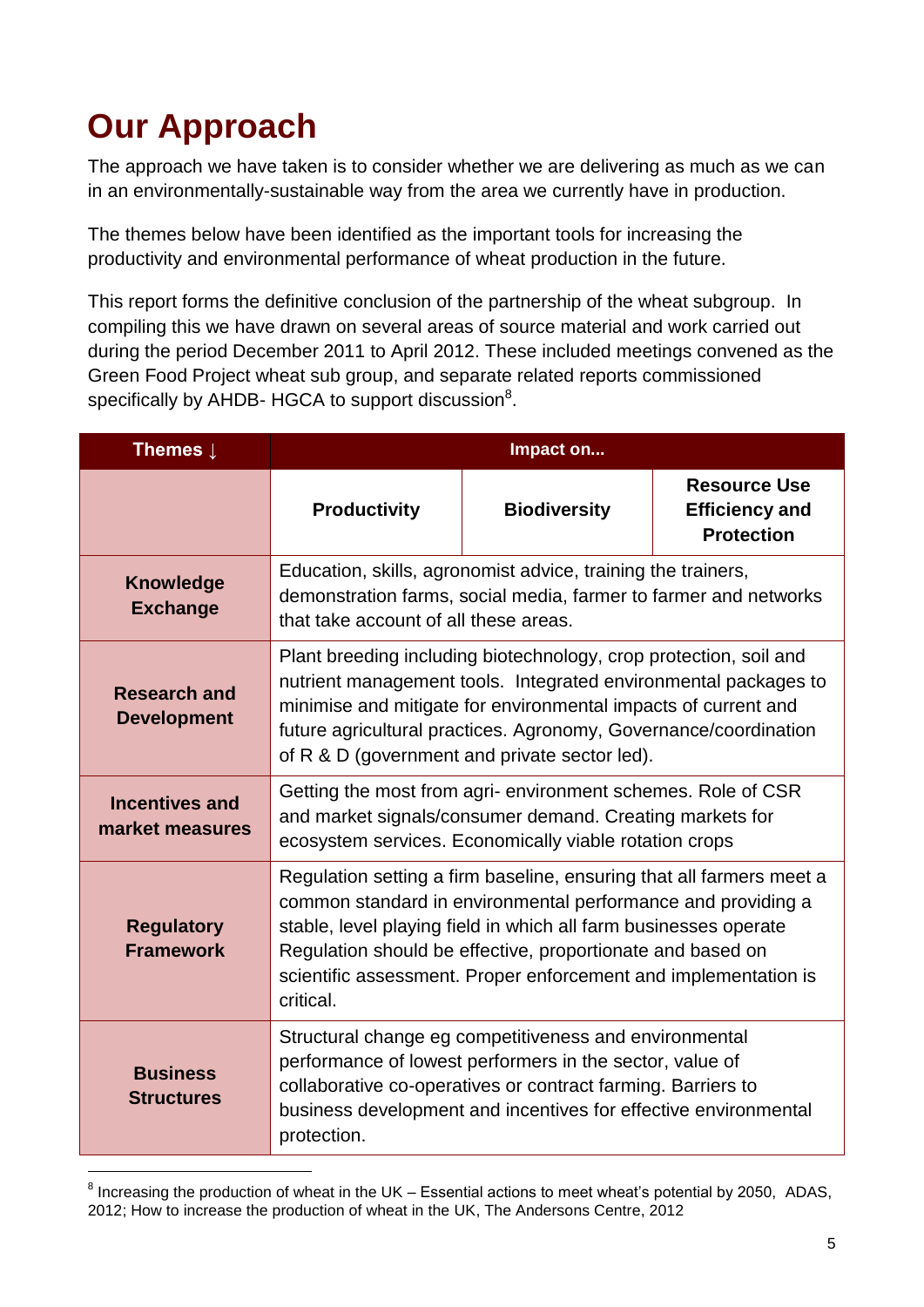# <span id="page-8-0"></span>**Specific Tensions and Recommendations**

## <span id="page-8-1"></span>**1. Knowledge Exchange (KE)**

#### **Recommendations**

a. **Refocus and coordinate knowledge exchange delivery more towards face to face interaction and demonstration** through the development of a yield and environmental enhancement network of demonstration farms and extension services. These should integrate both needs whilst recognising the need to segment delivery and utilise modern methods of communication such as e-learning and social media. Current examples of face to face or demonstration based knowledge exchange initiatives include the National Agronomy Centres initiative, distributor-led on farm demonstration sites and the network of monitor farms in Scotland.

b. **Encourage a more holistic approach to advice** by further integrating and embedding environmental advice within conventional agronomy for example by increasing uptake of environmental training by agronomists or incentivising environmental outcomes to increase the desirability of environmental knowledge. Environmental knowledge should focus on both biodiversity and resource protection and efficiency - resource use efficiency, as expressed in economic terms, is not a proxy for all environmental impacts. All demonstration sites / case studies / decision support tools / training / advisory programmes / benchmarking should deliver optimal production and effective environmental mitigation to reinforce the needs to combine these two needs, using integrated campaigns and advice packages such as the; Farming Advisory Service, Campaign for the Farmed Environment, Entry Level Stewardship Training and Information Programme, and the Voluntary Initiative, see Box 1 below.

c. **Increase environmental knowledge of the next generation of farmers and advisers** by adapting training syllabuses to include a greater emphasis on relevant environmental aspects. Support skills and training to maintain and improve both R&D and knowledge exchange goals. Educational programmes (including school, college and university, as well as professional development and industry education) must be used to increase knowledge uptake, demand and consistency.

d. **Encourage technology exchange**: Join up the whole R&D/ knowledge exchange chain to get innovation moving from lab to field. Could be through supporting public private partnerships or encouraging a portion of research funding on projects to be devoted to ensuring the knowledge is applied, for example many projects funded by the AHDB already incorporate knowledge exchange in the project plan. This should encompass a "training the trainers" approach so that the few scientists carrying out the research can cascade the information to others who for example could apply and communicate this at demonstration farms and will be boosted by the recently started Biotechnology and Biological Sciences Research Council (BBSRC) Advanced Training Partnerships (ATPs). Further examples include the; Australian Commonwealth Scientific and Industrial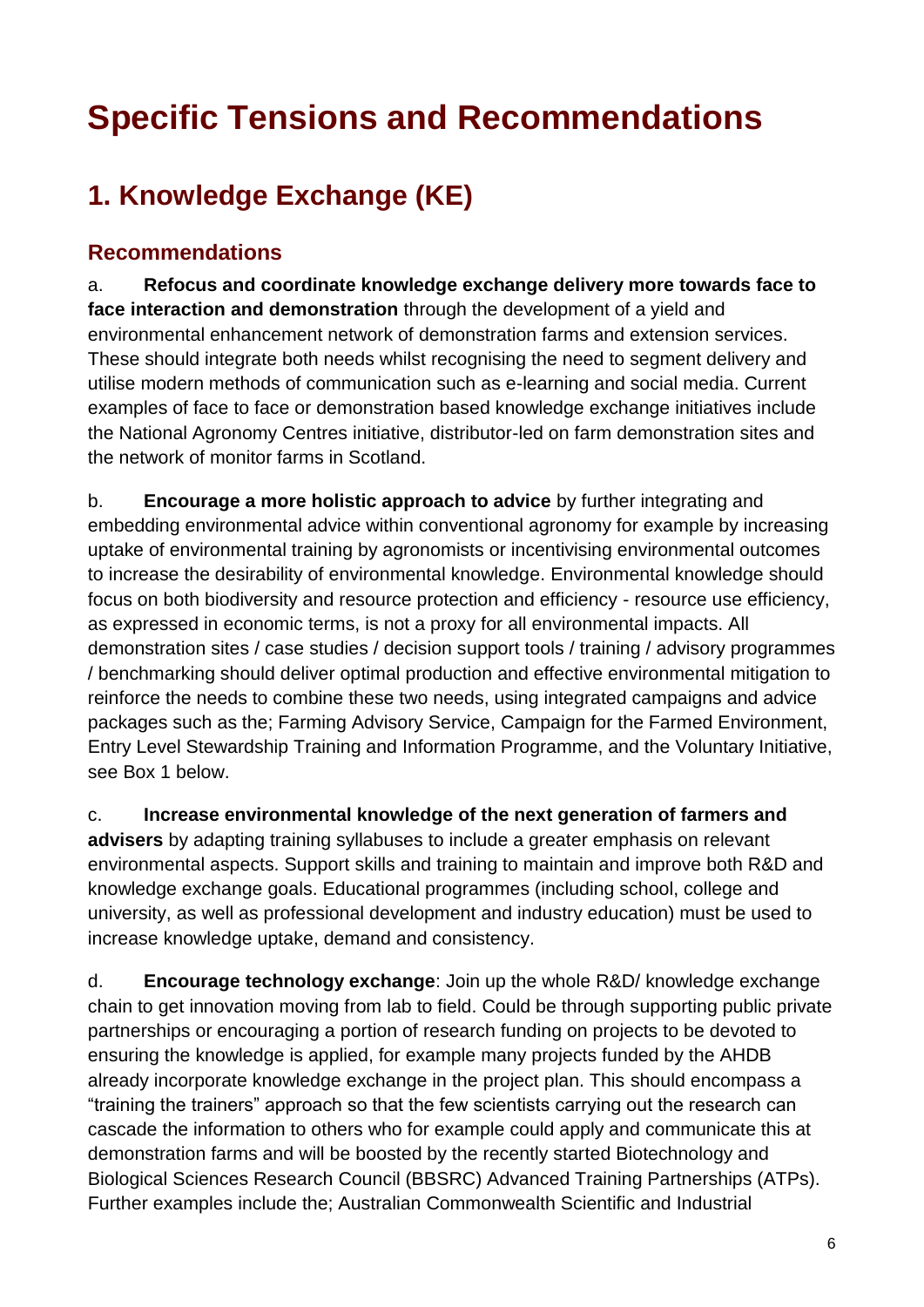Research Organisation (CSIRO), Scottish Agricultural College, US Department of Agriculture (USDA), French National Institute for Agricultural Research (INRA) and Brazilian Agricultural Research Corporation (Embrapa), all of which are national research institutes with a joined up knowledge exchange element. This may not be appropriate for "blue sky" research that is far removed from the market, however it could be useful for focusing research funded by Research Councils, for example.

e. **Tailor knowledge exchange to the audience** by segmenting the way knowledge is exchanged with those that will use it. This will require understanding of how different communities within the sector take on knowledge, and targeting of knowledge exchange methods accordingly. Research and apply new levers available in terms of knowledge exchange and behavioural change by commissioning and applying social research through the Economic and Social Research Council (ESRC). HGCA is in the process of piloting work in this area.

#### **Tensions**

#### **Uncoordinated approach**

The current effort on knowledge exchange is somewhat uncoordinated, and is not effective in changing behaviours and practices of many growers. Commercial advice is largely productivity focussed, whilst public advice is largely environmentally focussed. The two need to be integrated across the piece to move towards a system based approach.

#### **Productivity focussed**

Current knowledge exchange structures are focussed on managing risk, short to medium term profitability, and to a limited extent on crop productivity. Until environmental productivity is valued effectively there is no incentive for growers to purchase environmental advice. Guidance to enable farmers to make the right choices for the environment, through a combination of well-designed regulations and agri-environment scheme opportunities, are essential for farmers and commercial advisers to properly embrace outcome focused environmental advice.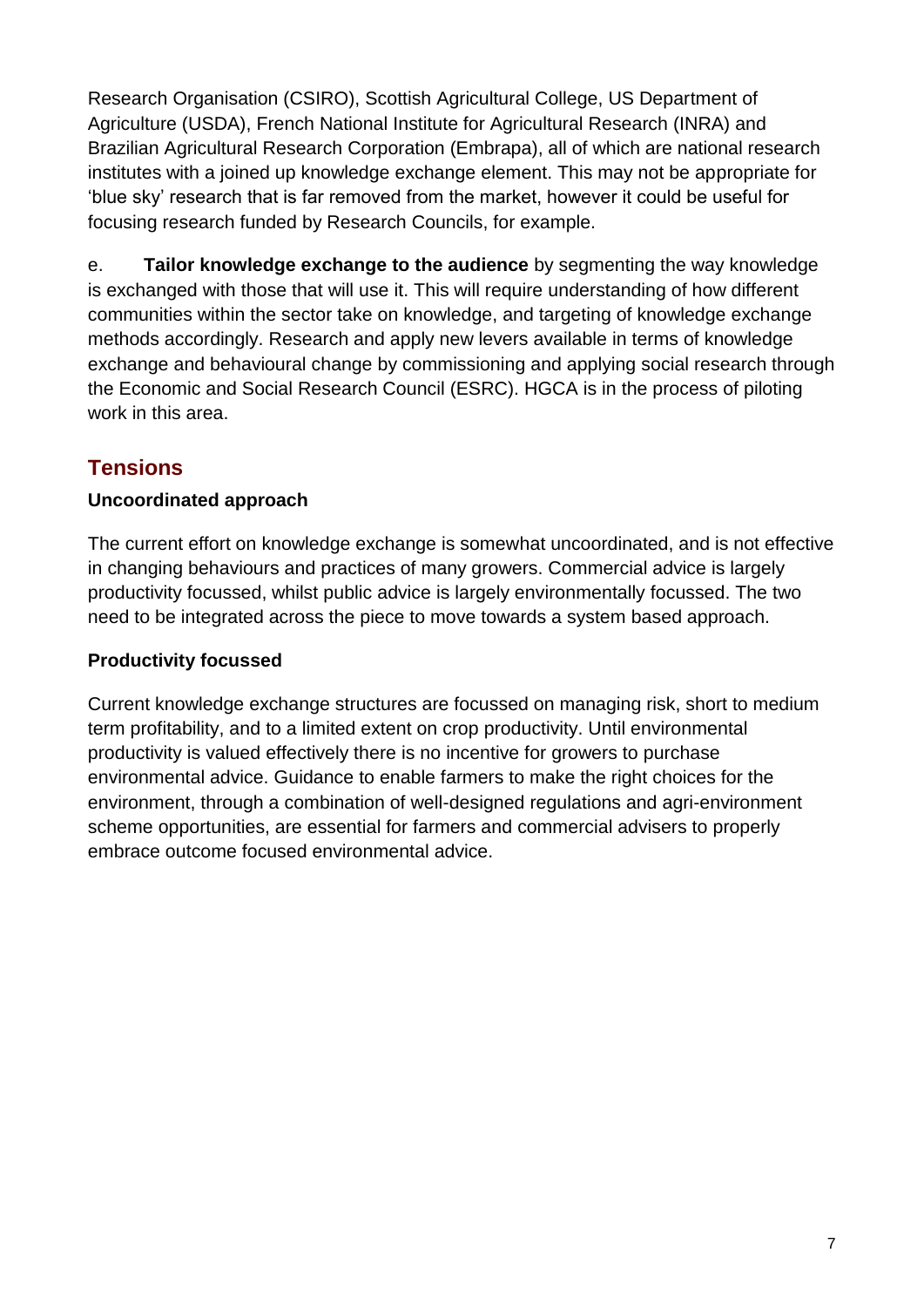#### **Box 1: Coordinated and integrated advice to farmers**

The agricultural supply industry plays a key role in advising farmers on production as well as environmental issues. Many of the businesses carry out near market R&D and some are involved in publicly funded R&D projects. For example Agrii conduct R&D to the value of approximately £1m. Most of the advice is provided to farmers on a one to one basis at field level by qualified agronomists and almost all arable farmers seek advice from an agronomist.

As well as direct advice, many companies also have demonstration farms. For example Agrii have approximately 25 demonstration farms and NIAB TAG a further 20 sites in England where regular meetings are held through the year. As well as other sites not mentioned here, there is also the Linking Environment And Farming (LEAF) Demonstration Farm network. They demonstrate the latest research and development and include environmental and business content, using both in-house as well as external speakers. It is important to have regional/ local meetings so that the information shared is relevant to the local farms, soil types and climate. These need to be developed and supported to ensure coordinated key messages on productivity and the environment, as well as delivering the latest R&D findings.

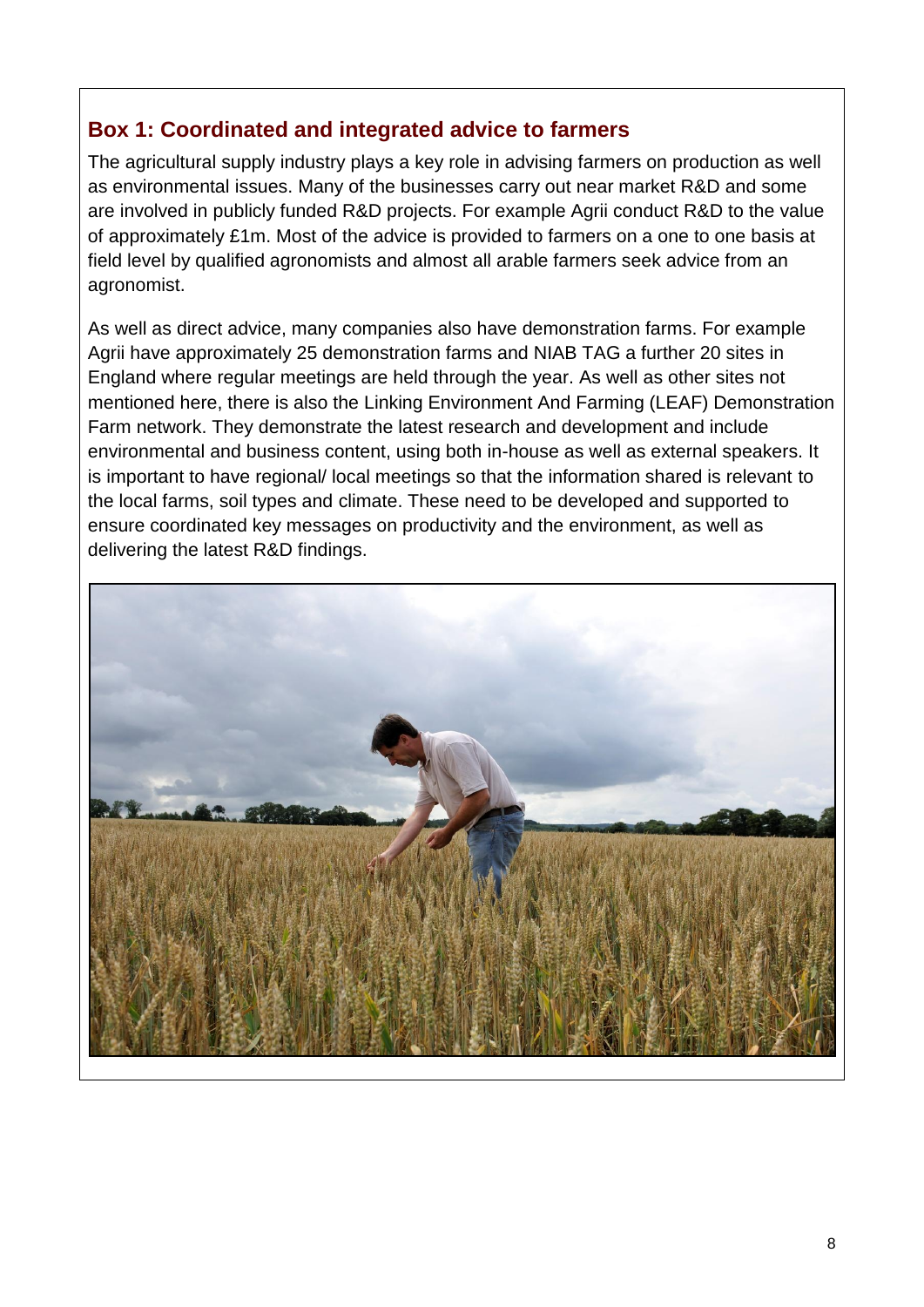## <span id="page-11-0"></span>**2. Research and Development (R&D)**

#### **Recommendations**

a. **In depth agronomic investigation to reverse on farm yield stagnation.** This should build on the output from the Defra Yield Plateau project and take into account effects of soil compaction and organic matter, rotation, farm consolidation and climate change. This will require mechanisms that support the funding of longer term research programmes including field experiments in excess of 5 years duration.

b. **Strong and continued investment in R & D both for fundamental and applied science** using public private partnerships to establish a more rapid route to wide adoption

and to ensure that research is targeted at delivering public goods and improving economics of farming. A rational approach to intellectual property exchange from public to private sectors must be developed. It should be remembered that plant breeder privilege, enshrined in plant variety rights legislation, ensures unencumbered access to commercial varieties for breeding purposes at the national and international level. Develop an overarching strategy for R&D that contains an appropriate balance of short, medium and longer term targets and benefits. All available technology, including genetic modification, will need to be carefully considered as part of this.

c. **All R&D towards increasing yields of wheat and other arable crops should be undertaken with full environmental risk assessment,** looking for dual functions of increasing yields and improving the environment. Genetic improvement of the wheat crop through plant breeding, to increase yield potential and durable resistance to abiotic and biotic stresses will be key to ensure sufficient productivity without increased environmental degradation.

d. **Raise the understanding of resistance by organisms to pesticides and weeds to herbicides** and promote practices such as Integrated Pest Management and cultural control that reduce the risk of transfer of inherited resistance or slow the rate of resistance selection through reduced dependence on a limited number of pesticide modes of action.

e. **The benefits and risks of an appropriate rotation should be addressed.** Crop rotation can play a key role in soil management, crop nutrition, disease and pest control; however the practicalities of incorporating pulse crops do currently carry an economic risk. R&D is needed to address these risks and identify ways to support the role of rotation, developing programmes using particular rotation crops and appropriate agronomy to maximise benefits. This should specifically include the nitrogen management of oil seed rape and wheat.

f. **Improve knowledge, understanding and the health of soils** including:

i. Develop a better knowledge of the interrelationship between the soils physical, chemical and biological characteristics to improve its resilience to support increased production in a changing climate.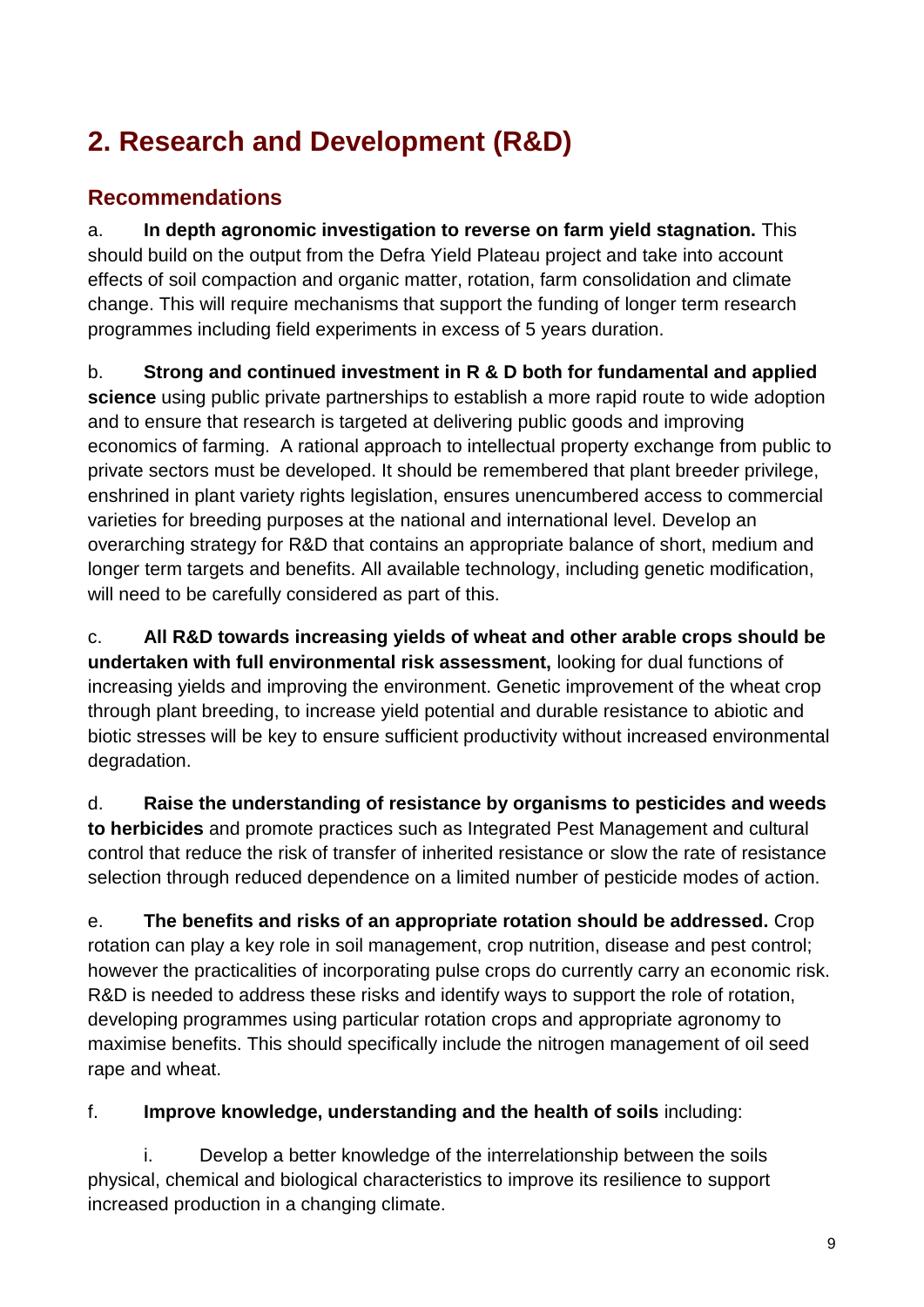ii. Develop a better understanding of soil pests and diseases and beneficial organisms and their interaction with agricultural practices such as tillage methods, plant genetics and agrochemicals.

iii. Develop a better understanding of the interrelationship between soil, roots and the rhizosphere, particularly in relation to water and nutrient use efficiency.

iv. Develop current knowledge of soil cultivation and its implications and interactions with agronomy, production and environmental outcomes.

v. Explore potential of zero and minimum tillage systems and develop understanding of the implications and benefits on soils. Build soil resilience through management practices appropriate to soil type, including optimising organic matter or biomass content and avoiding compaction and erosion.

g. **Encourage end users to invest in technology and products** that use flour with lower protein concentrations, and therefore lower nitrogen requirements (see Box 2).

h. **Modify and enhance existing integrated environmental packages** to address resource protection and the declines of farmland biodiversity, building on MESME, and ETIP/ CFE. Once developed, these should be tested and implemented to mitigate for the environmental impacts of current practice, and reviewed for their effectiveness in mitigating for future changes

i. **Environmental policy development**. Develop schemes for releasing land for new nature reserves and for on farm environmental schemes (to improve and promote ELS and HLS) that encourage the reversal of the decline seen in key indicator species. For example, research should be undertaken to find a sustainable solution to the bridging of the January to March hungry gap suffered by farmland birds. Until a solution has been found, more interventionist approaches such as supplementary feeding may be appropriate. These will not replace the importance of ensuring adequate provision of habitat and winter feed resources across the farmed landscape $9$ .

j. **Build a much better knowledge of precision farming techniques** how and decision support systems can enhance production and environmental protection across the farm. This should include financial and time commitment, so improved farming techniques are developed that small as well as larger farms can adopt.

k. **Support research into what land sparing versus land sharing means** for the UK context, with a focus on landscape planning and farming systems, and how this may be effectively undertaken.

l. **In addition to measures that need to be taken on enclosed farmland** in order to achieve the aims of this project, investigate the need to manage non-agricultural land to maximise environmental output from the landscape, by intensifying management for environmental protection. For example through corridors linking habitats between and

1

 $9$  Testing agri-environment delivery for farmland birds at the farm scale, Hinsley et al., 2010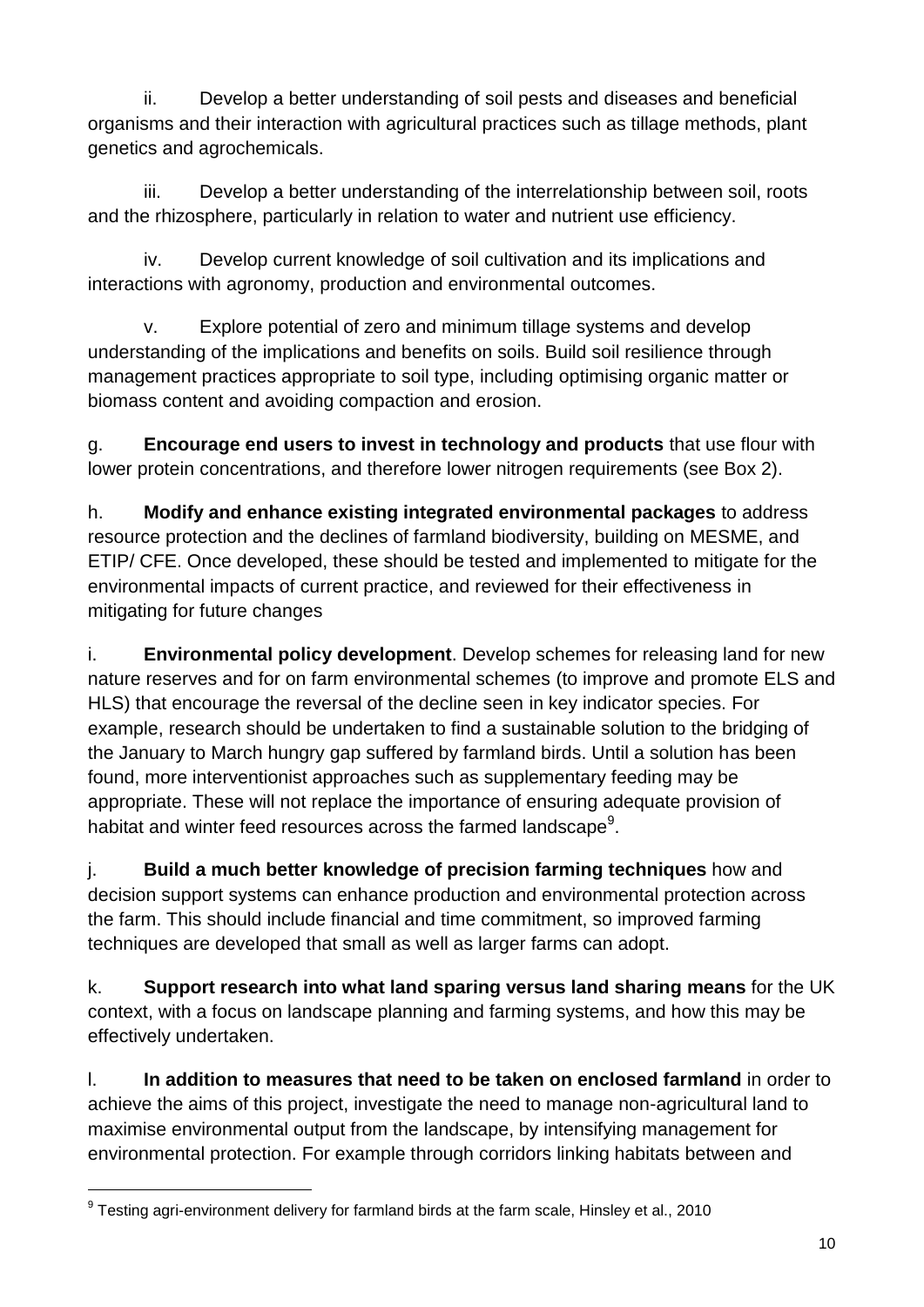adiacent to agricultural land, through roadside verges, abandoned railway, water bodies etc, further to recommendations made in 'Making Space for Nature'<sup>10</sup> Protection of certain species from predation may be appropriate but only in conjunction with efforts to provide sufficient habitat. The priority should always be to ensure sufficient provision of quality habitat.

#### **Tensions**

#### **Technological development**

There is a significant lag time in new technological development reaching the market due to the time taken for products to be developed or approved (for example plant breeding innovations or crop protection discoveries). Appropriate testing for environmental and human safety is essential, however should be proportionate to the risks.

The breeding of new commercial wheat varieties is dependent on royalty income that is currently insufficient to fund the long term research investment needed to deliver. There is also an increasing danger that agrochemical producers' willingness to invest in new products for European farmers will decline due to the high cost and uncertainty involved in meeting regulatory requirements within the EU.

There has been an increase in the use of hazard based cut offs in EU regulation affecting farming which risks loss of key tools for productivity with minimal environmental benefits, a science based approach is crucial.

There is much less incentive for R&D that is not near market to be funded by industry or farmers as the benefits are not seen as directly beneficial.

#### **Limited investment and funding**

In the current economic climate it is difficult for any sector to invest more money. The way forward is through broad public private partnerships that can harness the skills and resources of government, industry, foundations, academia and non-governmental organisations. In the long term this may change as food security rises up the political agenda. In terms of GDP, England"s spend on agricultural development is very low.

There is much less incentive for R&D that is not near market to be funded by smaller groups of industry or farmers as the benefits and risks for large, individual projects are not seen as proportionate to the costs involved.

#### **More habitat or more management**

Wildlife conservation can be achieved by taking more land out of production for wildlife, or to manage existing habitat more intensively to increase wildlife. The former approach negates some of the advances made in increased yields as less land is available for cropping, while the latter looks more generally at the life cycle needs of a species and

1

<sup>&</sup>lt;sup>10</sup> Making Space for Nature, Lawton et al., 2010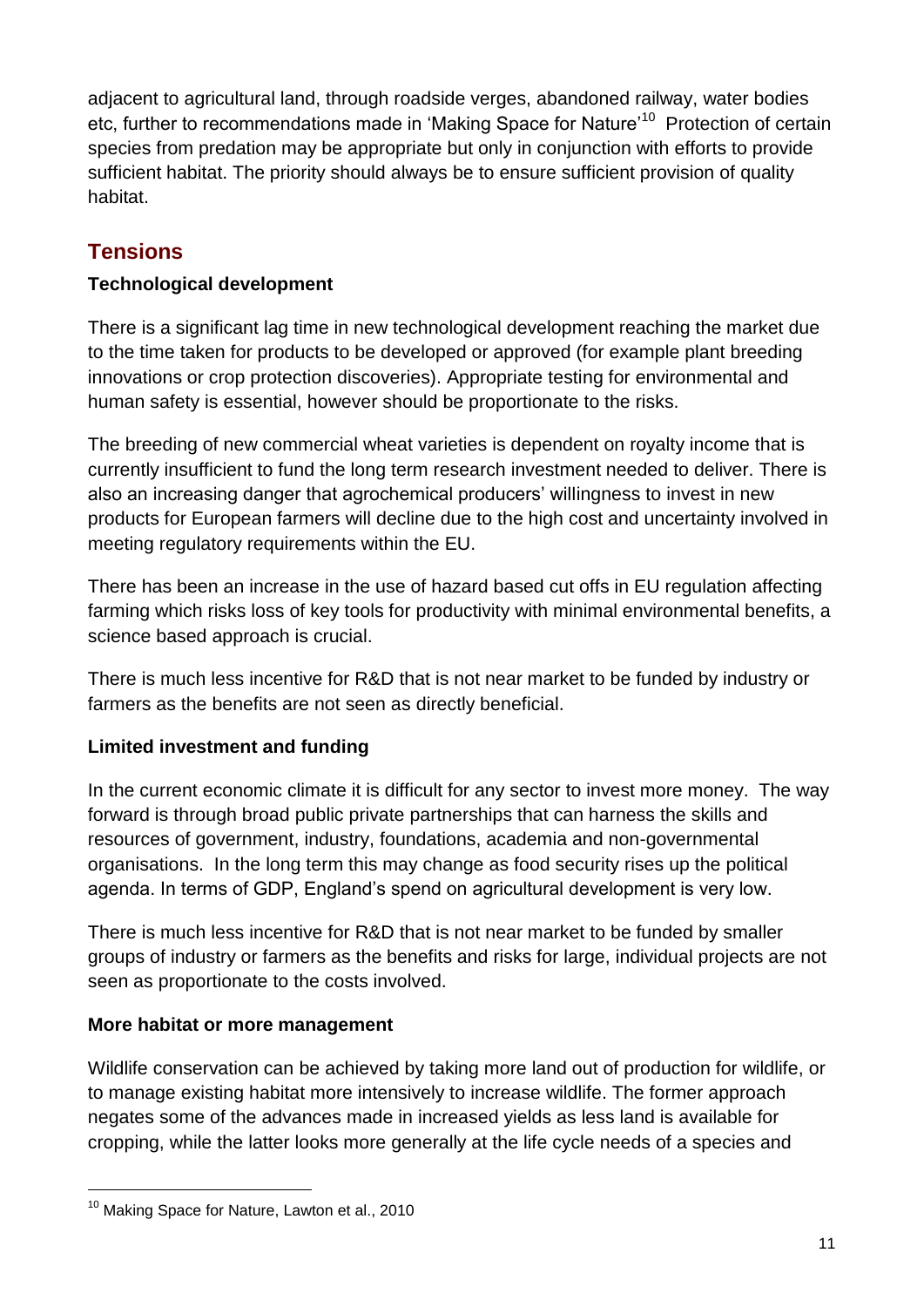seeks to employ more intensive management strategies to increase population levels while minimising the amount of land removed from food production. This is a more complex approach, is more knowledge intensive and requires greater commitment.

An example is flower-rich margins vs grass margins: a farm with all-grass margins will support a much lower diversity of insects than one where a proportion of margins have plenty of wild flowers in them: the seed mix is more expensive and the level of management is more intensive, but the environmental benefits are much greater in comparison, and less land is needed out of production to meet thresholds for environmental delivery.

Some management options also require intensive advice to be effective. For example, lapwing plots involve taking patches of between 1 and 2 ha out of production in the middle of the field with a loss of wheat yield of potentially between 8 and 20 t/ha/plot. A survey of 212 plots paid for under agri-environment schemes confirmed breeding on just 23, or 11% of plots. This is largely because they were situated in locations that would never attract nesting lapwings, indicating the importance of good advice provision to the success of environmental management.

#### **Box 2: Lower protein wheat**

Wheat breeding for bread and biscuit making has been successful so far, but the future for bread in particular will be more difficult due to genetic and nitrogen/environmental limitations. End users are beginning to respond to the problem; for example Warburtons will now accept a new variety of wheat, Crusoe, at 12.5% protein rather than the industry standard of 13% protein, which should therefore require less nitrogen.

Continued research to maintain flour functionality at lower protein levels is needed as well as improved resistance to pre-harvest sprouting to ensure the quality of the grain in less certain harvest conditions.

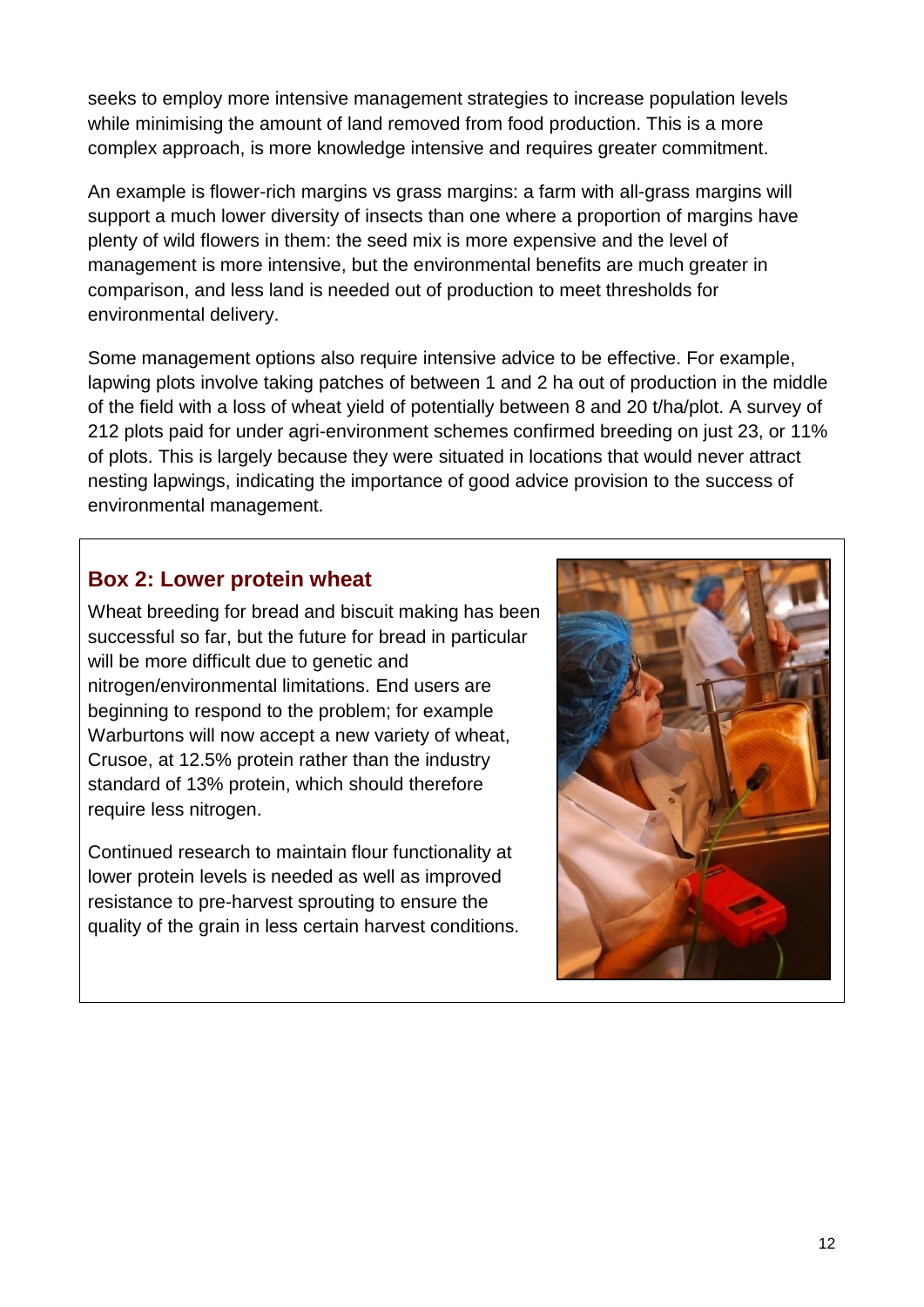## <span id="page-15-0"></span>**3. Incentives and Market Measures**

#### **Recommendations**

If farmers were better rewarded for achieving environmental outcomes, it would provide an incentive for advisors to deliver practical advice that is more likely to achieve the desired result. There can be a perceived risk in trying new approaches and technologies, however these can be de-risked for example through devising alternative methods and or training and mentoring to reduce the likelihood of negative outcomes and increase the likelihood of success of new approaches being tried.

a. **Develop future agri-environment programmes to deliver greater benefits to the environment.** Schemes should become outcome focussed, targeted to specific measures to address local issues but must continue to attract broad participation whilst increasing the rewards for the measures which deliver at the expense of those that do not.

b. **Support the industry to invest in long term sustainable intensification through tax regime change** for example through allowances for capital investments such as water storage facilities, managing manures and other environmental capital works complementary to agri-environment schemes.

c. **Introduce an element of directed option choice into broad and shallow agrienvironment schemes** to ensure uptake of the most effective measures. Clarity of aims and guidance on selecting the right package of measures to meet environmental objectives is essential to get the best value for farmers efforts in AES

d. **Develop metrics on environmental performance** to make it easier for farmers to relate their actions to a tangible and financial benefit.

e. **Explore the development of Payments for Ecosystem Services (PES) schemes** to better integrate biodiversity and resource protection into conventional market structures.

f. **Encourage environmental premium products** – e.g. labelling to enable consumers to make informed choices about buying more sustainable products e.g. Conservation Grade.

#### **Tensions**

#### **Complexity**

Complex documentation and management associated with agri-environment programmes and many different schemes/policy/practices can ultimately become confusing and so may not achieve the environmental gains hoped for. However, higher quality environmental habitats are complicated and difficult to deliver, and so there is a tension between the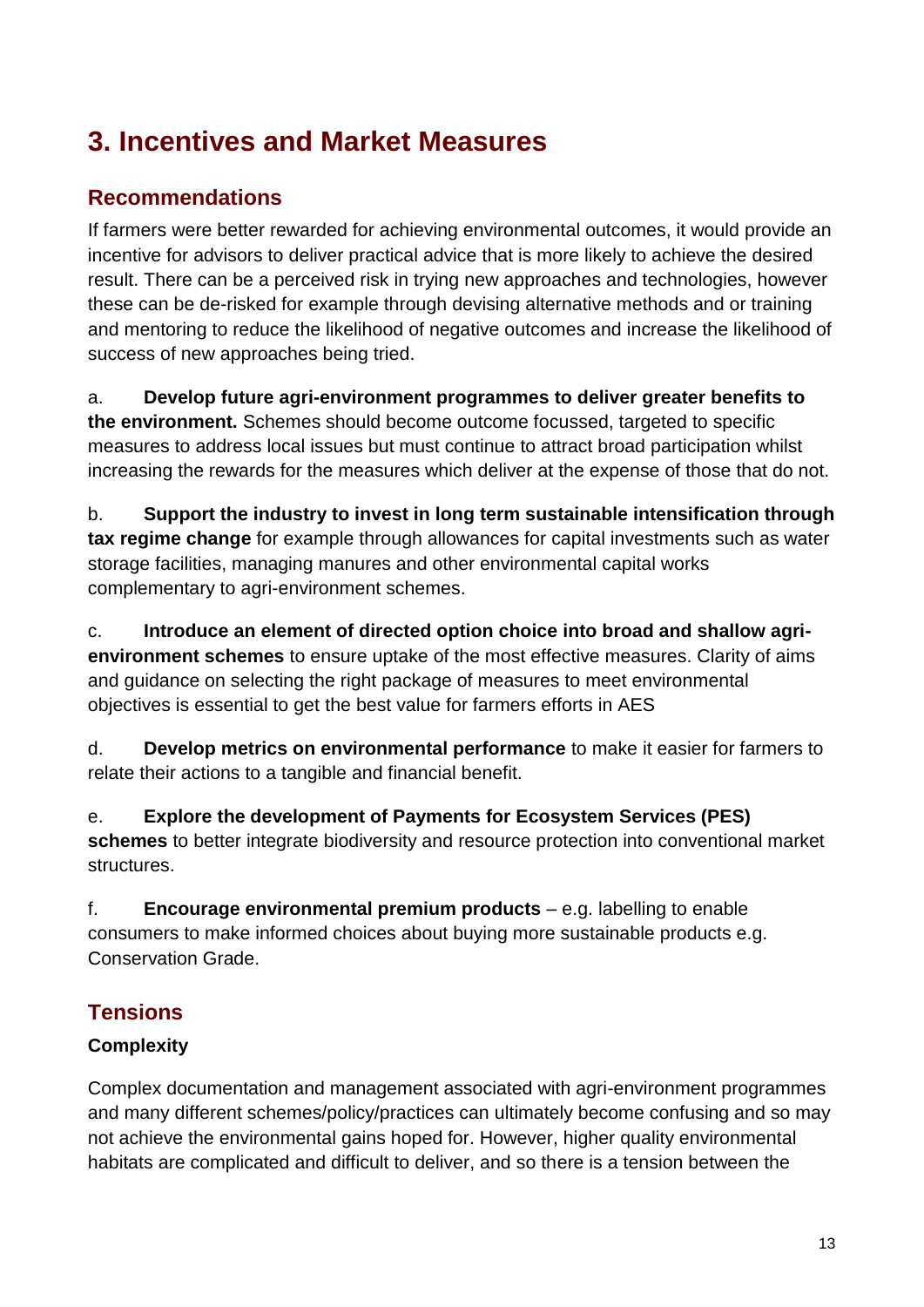need to simplify environmental schemes and advice to increase uptake, and the quality of the environmental outcomes delivered.

#### **Market Structures**

Biodiversity and some other ecosystem services are not significantly rewarded by conventional market structures

#### **Limited funding**

Current agri-environment schemes deliver useful benefits, but could be much more effective. This requires smarter use of funding to realise their full environmental potential. This should recognise that environmental management on farmland requires a more active approach than say in a nature reserve. Farmland is by its nature substantially altered habitat and in order to mitigate against negative environmental consequences we need to intensify our environmental knowledge and management.

In the medium to long term lack of funds and incentives will need to be addressed through a shift in CAP funding from Pillar 1 to Pillar 2 if co-ordinated environmental policies are to be implemented, with opportunities existing to influence the 2013-2015 environmental stewardship renewals. Shorter term minimal changes to current ELS and HLS schemes, at no extra cost, could provide some immediate positive outcomes however opportunities are limited as the current environmental stewardship cycle is coming to an end. Although new ways of managing options can be developed under the current scheme, these cannot be implemented into current agreements until they renew, which is a tension that is likely to persist under recurring CAP cycles.

#### **Box 3: Environmental Indicators**

The Farmland Bird Index is a robust indicator of the health of terrestrial biodiversity on farmland because it is less prone to annual fluctuations and includes a range of species dependent on lowland farmland for feeding and nesting, therefore reflecting the

abundance of seeds and insects on farmland which underpin the food-chain. Similar indicators, for example based on long term mammal and pollinator data, would be valuable additions to the use of measures to evaluate the environmental performance of agriculture and to monitor the success of schemes such as agri-environment. Further developing indicators to allow targeted measures for certain species, eg early foraging bumble bees, would also be beneficial.

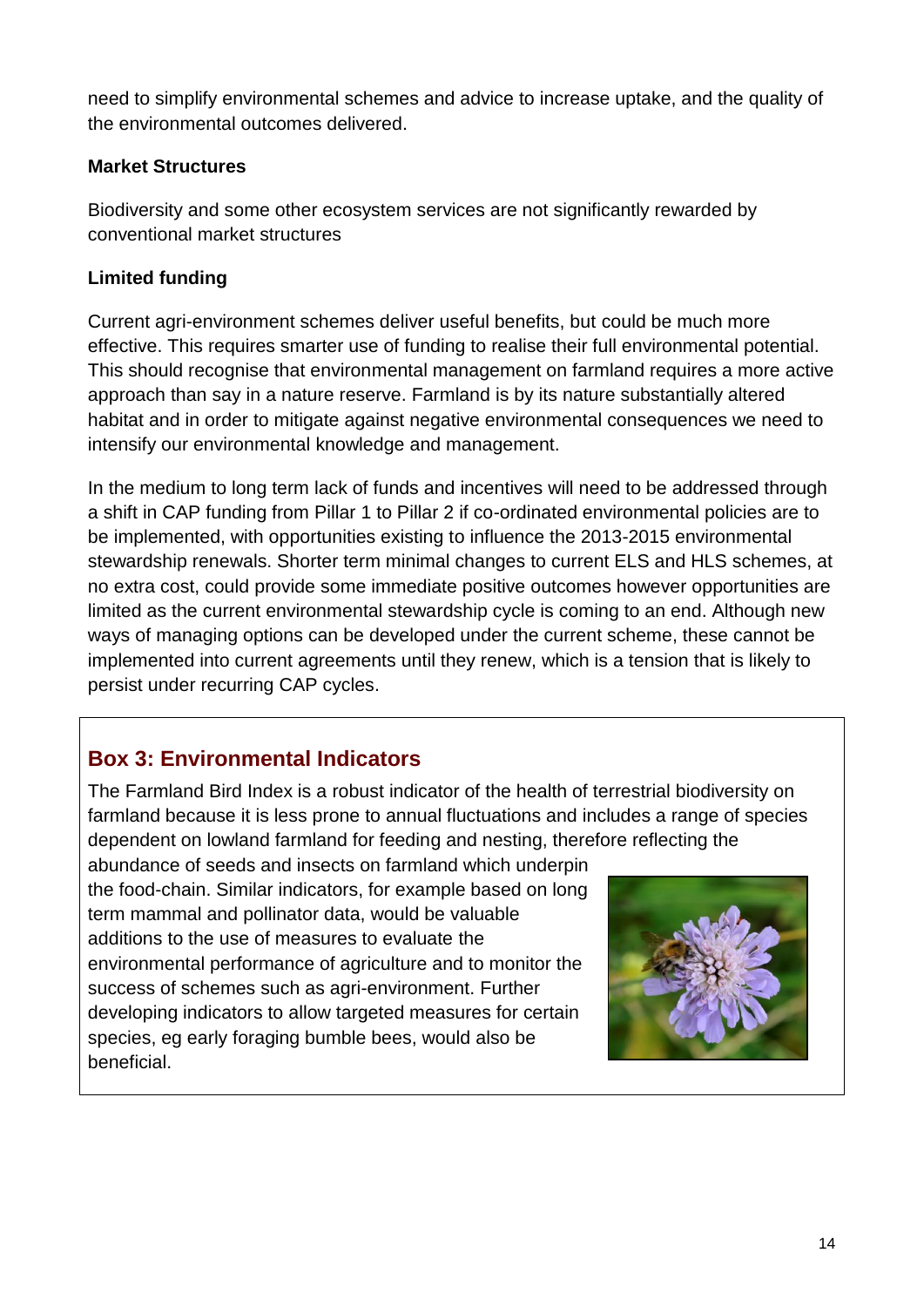## <span id="page-17-0"></span>**4. Regulatory Framework**

#### **Recommendations**

a. **CAP reform should aim to facilitate environmental mitigation** for current and future agricultural practices: better regulation, better implementation and better compliance towards effective environmental protection.

b. **Regulation and voluntary approaches need to be properly monitored** to quantify their effectiveness in delivering their stated objectives. Good regulation will often be the most effective solution to deliver benefits to society, with voluntary initiatives used to complement, rather than as an alternative to, good regulation. The end goal is to achieve the desired outcomes by inspiring behavioural change, and therefore regulation needs to work with incentives for best effect.

c. **When considering what approach to take, government should look at the cost and benefits of various options** across society and business sectors, and not just the sector that is under consideration.

d. **Review the current basis for the EU pesticide limit of 0.1ppb in water,** including risks to human health, costs to farmers, and political and social acceptability. Move towards a risk based approach based on sound science so that limits are appropriate to the toxicological profile of the product.

e. **Instigate a review of the approvals process for genetically modified organisms** in Europe. Scientific considerations should form the basis of this process.

f. **Negotiate EU / CAP greening measures** to remove conflict so the British government can implement initiatives that are directly appropriate to help achieve British aims.

g. **Support a better regulatory framework** to allow efficient nutrition with more efficient use and recycling of phosphorus including making better use of resources such as sewage sludge and precision farming to match inputs to crop requirements. There is a need to address the impacts arising from excess nitrogen in the environment, namely on water quality, air quality, greenhouse gasses, ecosystems, biodiversity and soil quality as identified by the European Nitrogen Assessment $^{11}$ .

h. **There is a need to fully understand the implications for agriculture and the environment that may result from the EU Indirect Land Use Change policy.** 

1

<sup>&</sup>lt;sup>11</sup> European Nitrogen Assessment, Sutton et al. (Eds.), 2011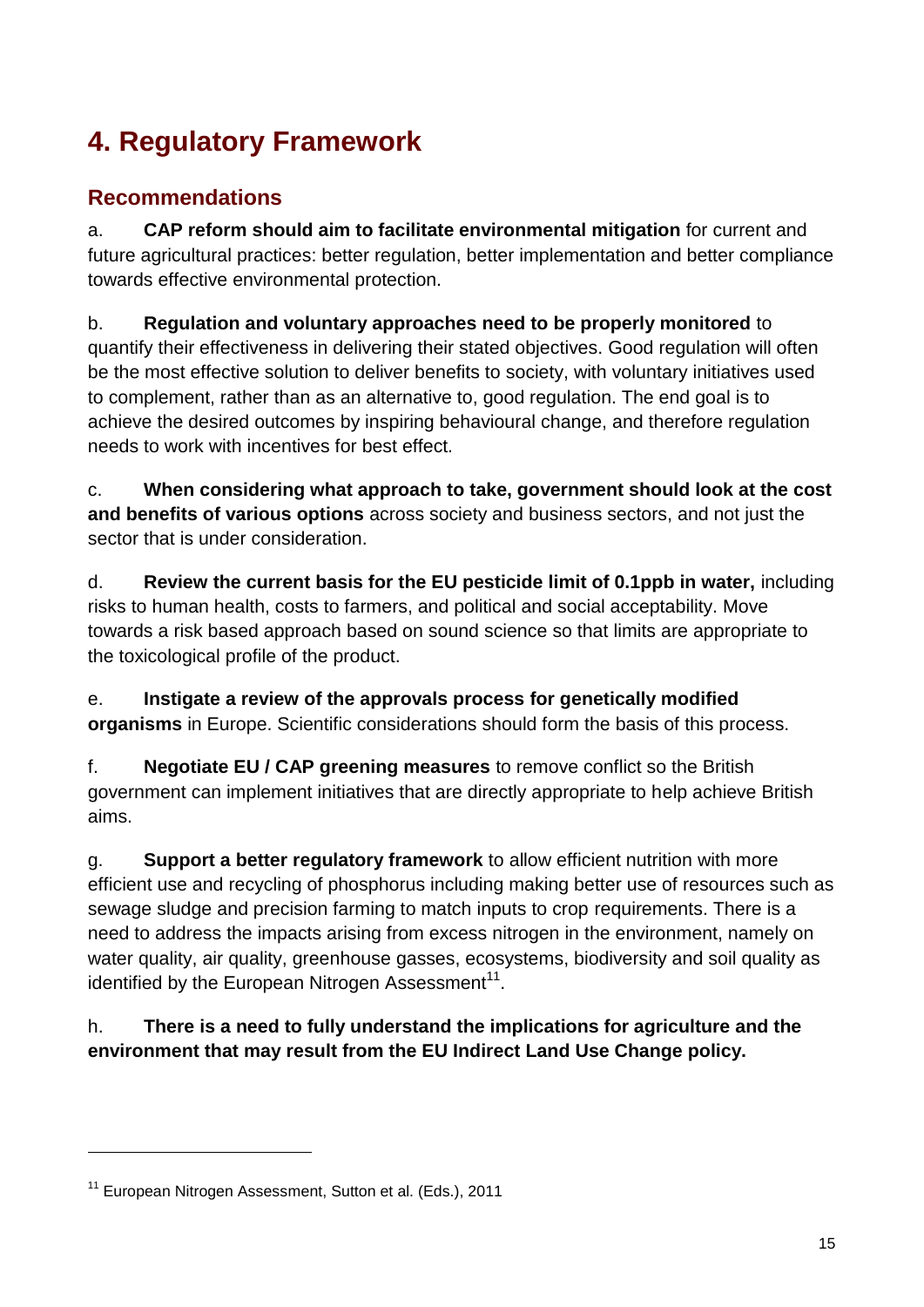#### **Tensions**

#### **Common Agricultural Policy**

Currently the Common Agricultural Policy does not meet its potential to support agriculture across the EU to achieve economic, social and environmental sustainability.

#### **Voluntary approaches**

Voluntary approaches lack incentives for farmers to engage with effective environmental mitigation and an improved regulatory framework is required to direct a sea-change across the whole industry

#### **Genetically Modified Organisms**

Reviewing the current basis for approval of Genetically Modified Organisms and encouraging changes to the current European Union system for approvals to a purely science based approach could increase the uptake of the technology. This may deliver production, environmental and consumer health benefits. However many view social concerns as extremely important when considering the approval of genetically modified products as well as their uptake, for example through the ownership of patents and consumer choice.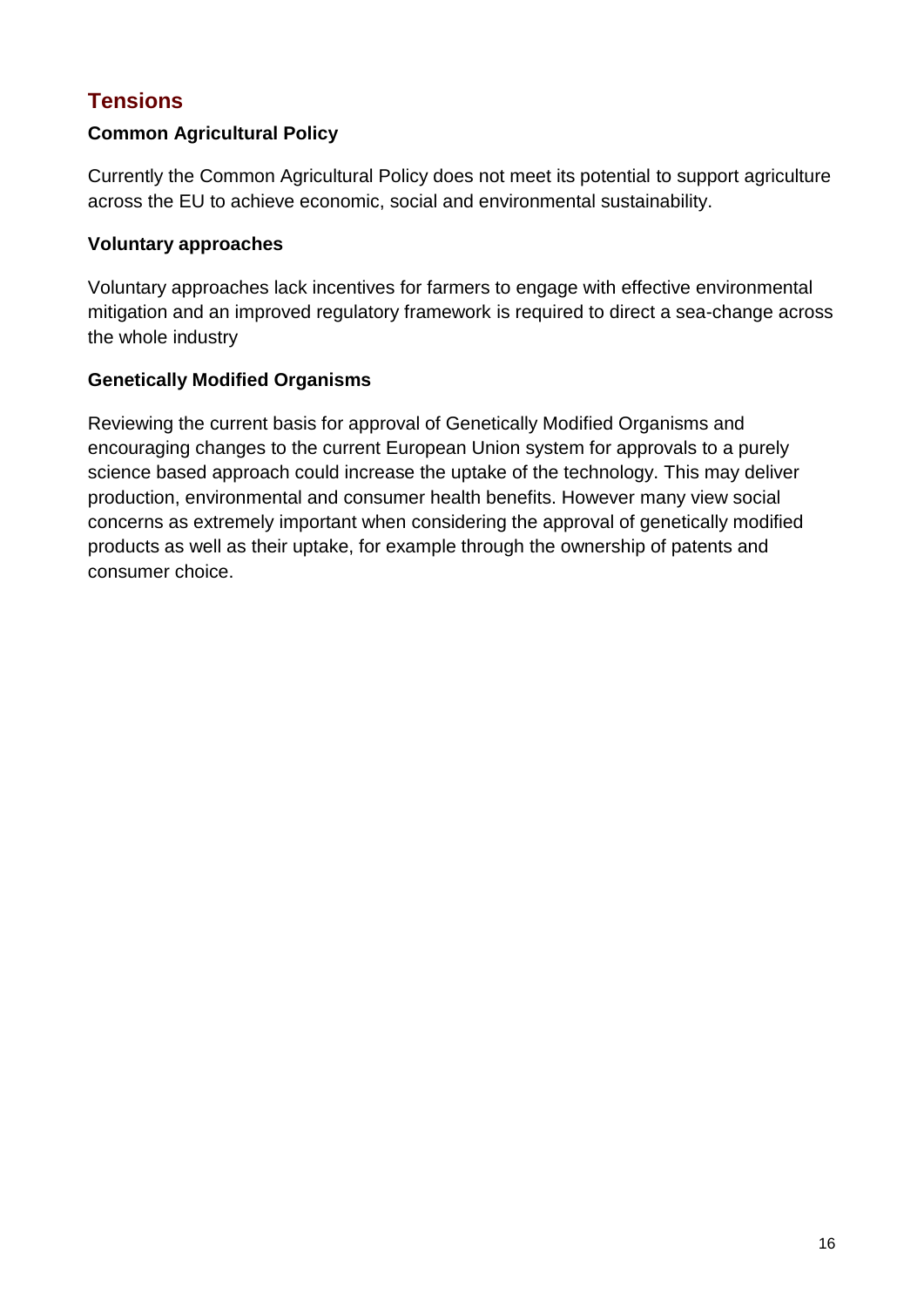# <span id="page-19-0"></span>**5. Business Structures**

#### **Recommendations**

a. **Raise the business and environmental performance of all farms** to ensure their long-term sustainability allowing investment in infrastructure, equipment, technology and advice particularly across generations. This includes both raising the lowest performers up to a basic standard (where regulation plays a vital role) and continually raising the bar for best practice (see Box 4).

b. **Consider how to integrate mixed enterprises on farm** to increase the efficiency of the whole farm system (e.g. crops and livestock). Examples would be the use of biofuel by-products fed to livestock, and manure or AD digestate used as fertiliser within a farming system. Expanding the opportunities for integrating manures on arable rotations should be sought, and investigating the benefits of a variety of crops in the rotation to reduce the need for other resources is required, without diluting the advantages of specialisation as this will have the effect of significantly reducing wheat production in the UK.

#### **Box 4: Promoting current good business practice**

Benchmarking, both environmental and agronomic, and grower business survey data shows wide performance gaps across the spectrum of growers. Publicise more widely the performance of the top growers to raise awareness of what can be achieved – including the growers in the communication to raise awareness of what can be achieved in terms of productivity and environmental performance